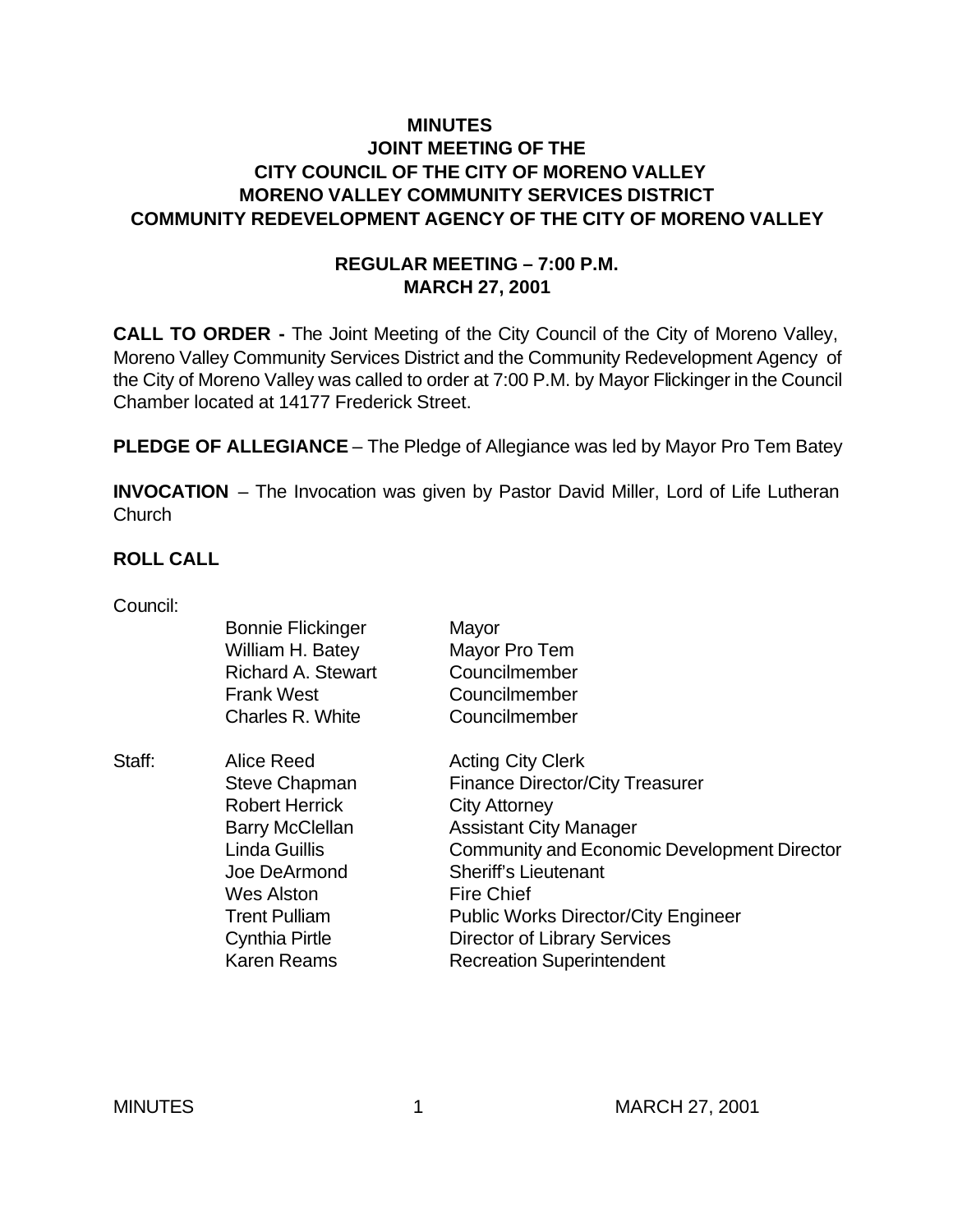## PUBLIC COMMENTS **ON ANY SUBJECT NOT ON THE AGENDA** UNDER THE JURISDICTION OF THE CITY COUNCIL ARE AS FOLLOWS:

#### Faith Alexander – 3700 Buchanan #40, Riverside

1) Introduced herself as the Executive Director of the Performing Arts Center – invited everyone to attend their fundraiser this Sunday at the Hap Arnold Club

#### Roosevelt Tate – 12080 Pigeon Pass Road

1) As chairman of the Dante Meniefield Steering Committee demanded the contract with the Riverside County Sheriff's Department be terminated immediately

#### Marcia Rodolf-Amino – 10363 Crest Brook Drive

1) Requested that the Council openly consider suspension or reduction of the utility user's tax throughout the summer months – this would benefit the working class citizens

#### Daryl C. Terrell – Address Matter of Record

1) Expressed that the most basic and profound responsibility that any culture has is raising its children – feels that we are failing at that responsibility and the extent of that failure is being measured in death, violence and injuries to our children –we need to put an end to youth violence

#### Bruce Rosenblum – 23919 Ridge Pt. Court

1) Thanked Councilmember Batey and Mayor Flickinger for their support in the American Cancer Society's "Relay for Life" – felt it was a very positive event

#### Nancy Rosenblum – 23919 Ridge Pt. Court

1) Thanked the Community for all the support in making the "Relay for Life" a great success - also thanked Moreno Valley School District for their sponsorship, both the Canyon Springs and Valley View health academies for the hard work of the students who worked on the committees, Mayor Flickinger for opening the event in the morning, and all the others who contributed their time to the event

#### Warren Henderson – 24840 Evening Shadow Court.

- 1) Announced that the American Cancer Society's "Relay for Life" 2001, raised nearly \$40,000 and more donations are still coming in – three times the amount raised last year – praised the City for its innovations and pro-active approach in family, youth and family partnerships
- 2) Asked the City for its support in next year's "Relay for Life"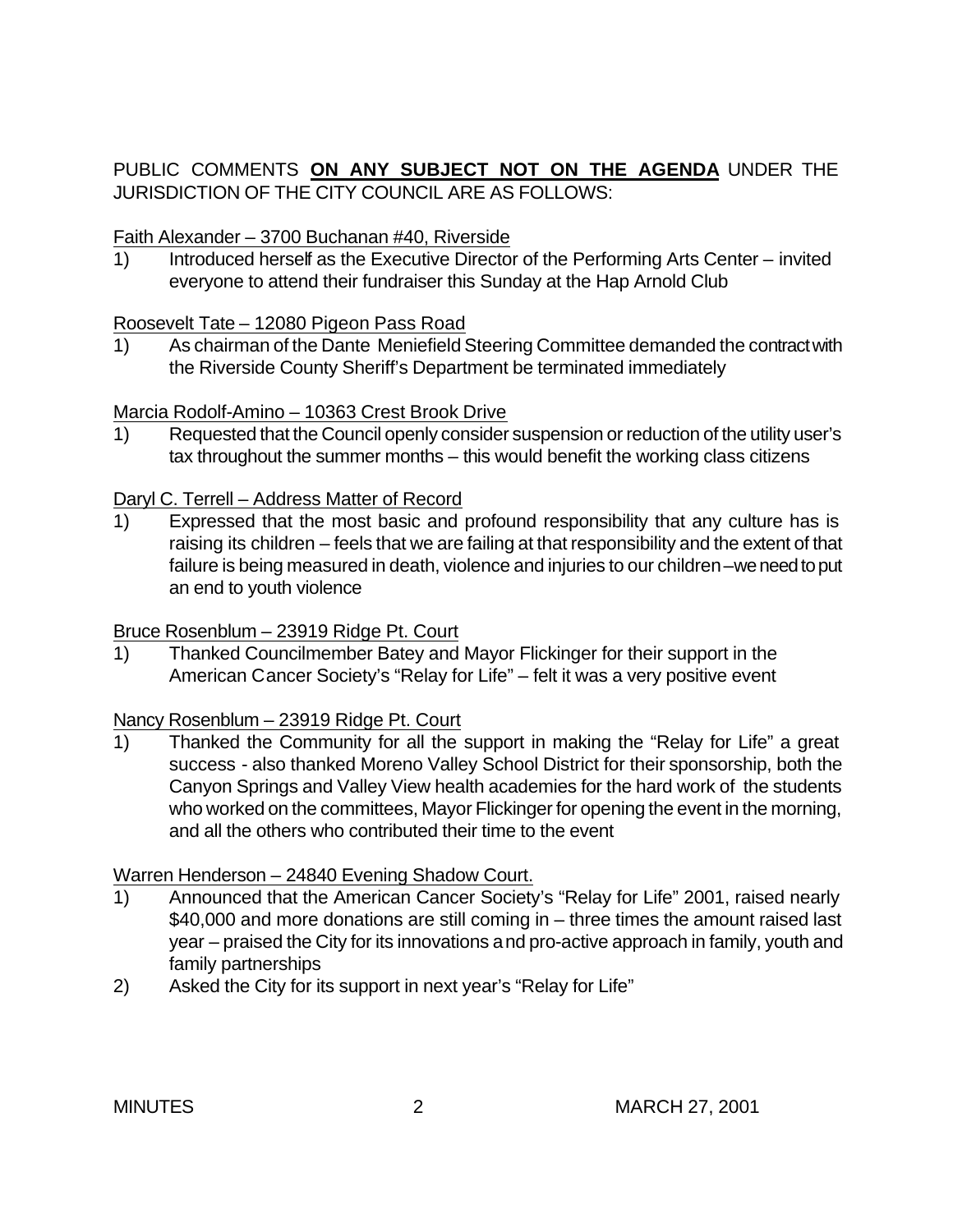## **JOINT CONSENT CALENDARS (SECTIONS A-C) OF THE CITY COUNCIL OF THE CITY OF MORENO VALLEY, MORENO VALLEY COMMUNITY SERVICES DISTRICT, AND COMMUNITY REDEVELOPMENT AGENCY OF THE CITY OF MORENO VALLEY**

Mayor Flickinger opened the agenda items for the Consent Calendars for public comments; there being none, public comments were closed.

Councilmember White made a motion, seconded by Councilmember Stewart to approve the Consent Calendars in their entireties. Motion carried 5-0. Roll call vote.

#### **A. CONSENT CALENDAR** - **CITY COUNCIL OF THE CITY OF MORENO VALLEY**

- A1. ORDINANCES FIRST READING BY TITLE ONLY Waived reading of all Ordinance Introductions and read by title only.
- A2. REQUEST TO ADVERTISE FOR BIDS, PROJECT NO. 98-92774-2, MYERS AVENUE IMPROVEMENTS FROM HEACOCK ST. TO PERRIS BLVD.; AND TRACT 22139, TRACT 24478, AND PLOT PLAN 1338 STREET IMPROVEMENTS Adopted the Plans and Specifications that are on file in the office of the Public Works Director and authorized the Acting City Clerk to advertise the project for bids.
- A3. ACCEPTANCE OF OPTION TO PURCHASE AND EXECUTION OF QUITCLAIM DEED CONVEYING TITLE TO THE OLD MORENO SCHOOL (28780 ALESSANDRO BOULEVARD) Accepted the Option to Purchase the subject property known as the Old Moreno School made by Frank Cruz and Henri J. Rahmon and authorized the Mayor to execute the Quitclaim Deed and other documents as may be required to transfer the City's interest in the subject property to the buyer.
- A4. APPROVAL OF FINAL MAP 28568 SINGLE FAMILY RESIDENTIAL PROJECT, AND ACCEPT AGREEMENT & BONDS FOR PUBLIC RIGHT-OF-WAY IMPROVEMENTS – NORTH SIDE OF JOHN F. KENNEDY DRIVE, EAST OF MORENO BEACH DRIVE (RYLAND HOMES) Approved Final Map 28568, authorized City Clerk to sign the map and transmit said map to the County Recorder's Office for recordation; accepted the bonds and Agreements for Public Improvements; authorized the Mayor to execute the agreement and directed the City Clerk to forward the signed agreement to the County Recorder's Office for recordation.

A5. MINUTES – REGULAR MEETING OF MARCH 13, 2001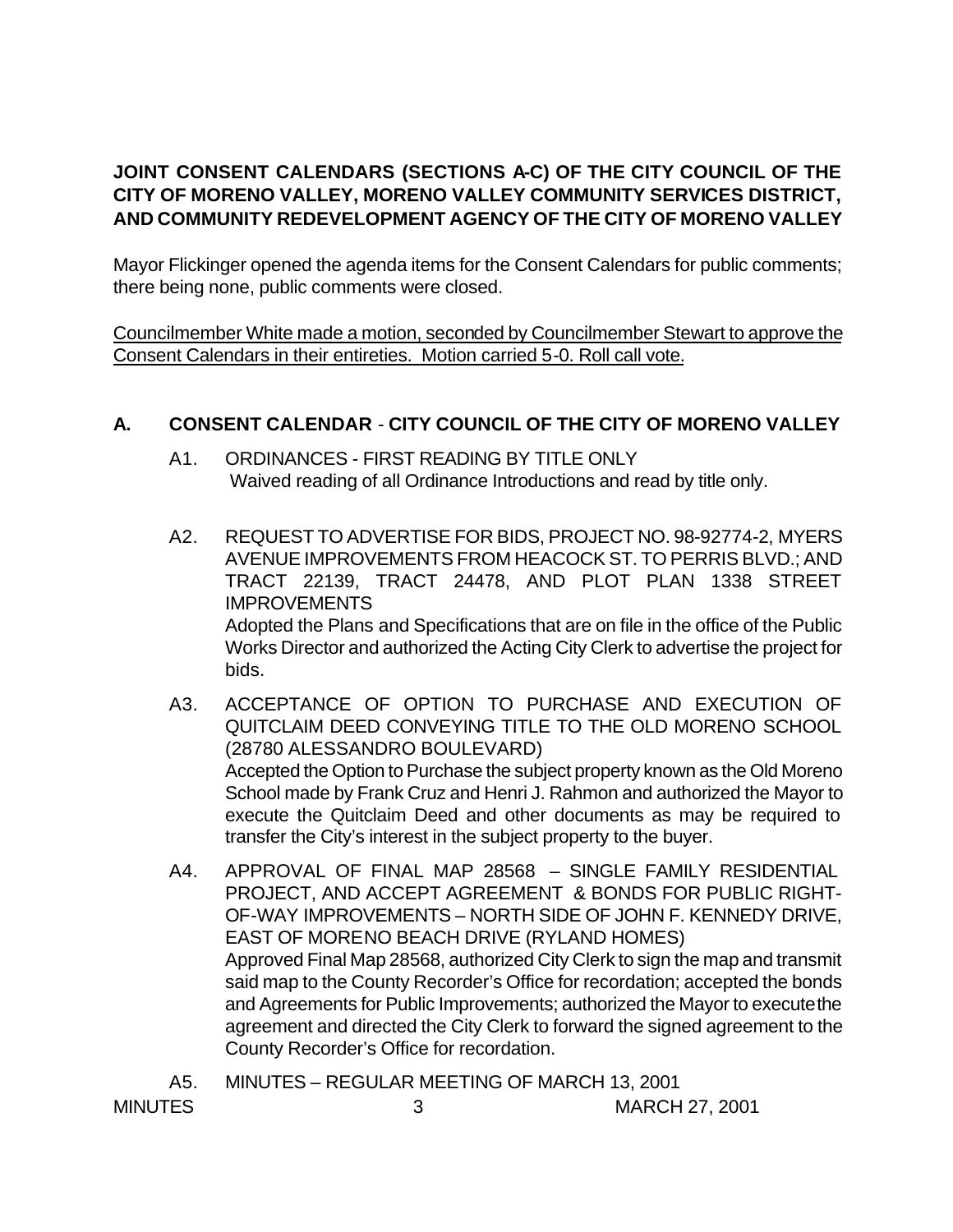Approved as submitted.

- A6. POLICE ENFORCEMENT MOTORCYCLE AWARD OF CONTRACT Awarded the purchase of (4) four fully equipped BMW R 1100 RT-P Police Enforcement Motorcycles to A & S BMW Motorcycles, (this award will "piggyback" the state CHP contract), and authorized the Finance Director to issue a purchase order to A & S BMW Motorcycles in the amount of \$81,985.
- A7. RESOLUTION NO. 2001-11, APPROVING TEMPORARY BUSINESS LICENSE FEE RELATIVE TO FARMER'S MARKET AND FAMILY FESTIVAL AT TOWNGATE MALL Adopted Resolution No. 2001-11, approving a temporary business license

processing fee of \$5.00 per day for participating vendors relative to the Farmer's Market and Family Festival being held at Towngate Mall from April 6, 2001 through September 28, 2001.

Resolution No. 2001-11

A Resolution of the City Council of the City of Moreno Valley, California, Establishing a Temporary Business License Fee for Participating Vendors Relative to the Farmer's Market and Family Festival at Towngate Mall

A8. WARRANT REGISTERS – FEBRUARY 28, 2001 Adopted Resolution No. 2001-12, approving the Warrant Registers, dated February 2001, including wire transfers, dated February, 2001 in the total amount of \$8,597,391.15.

Resolution No. 2001-12

A Resolution of the City Council of the City of Moreno Valley, Approving the Warrant Registers, Dated February 28, 2001

A9. PA 98-0041 – AMENDMENT TO AGREEMENT FOR PUBLIC IMPROVEMENTS (TIME EXTENSION) – 21942 ALESSANDRO BLVD. Authorized the Mayor to execute the Amendment to Agreement for Public Improvements.

#### **B. CONSENT CALENDAR** – **MORENO VALLEY COMMUNITY SERVICES DISTRICT**

- B1. ORDINANCES FIRST READING BY TITLE ONLY Waived reading of all Ordinance Introductions and read by title only.
- B2. MINUTES REGULAR MEETING OF MARCH 13, 2001 Approved as submitted. ٔ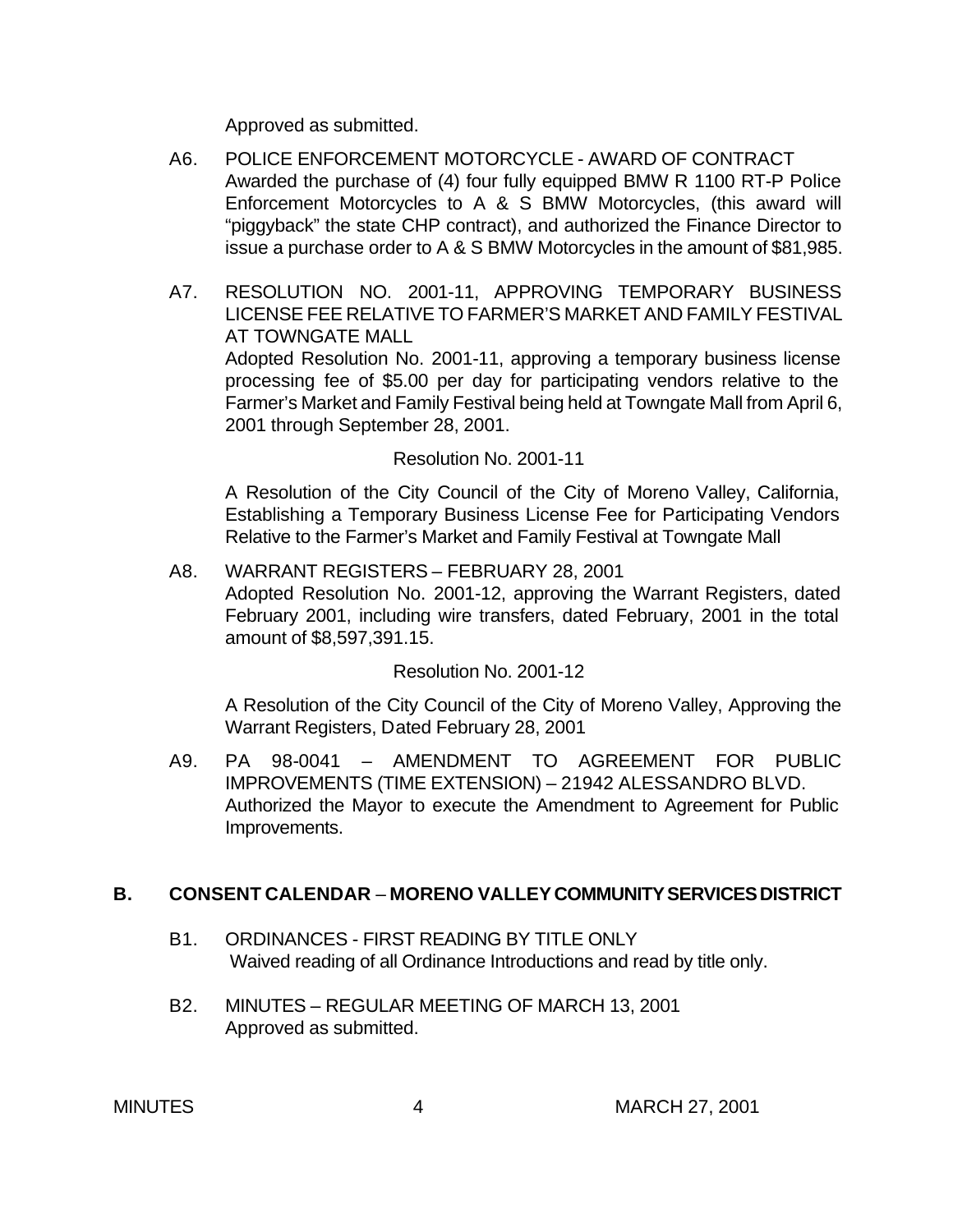### **C. CONSENT CALENDAR** - **COMMUNITY REDEVELOPMENT AGENCY OF THE CITY OF MORENO VALLEY**

- C1. ORDINANCES FIRST READING BY TITLE ONLY Waived reading of all Ordinance Introductions and read by title only.
- C2. MINUTES REGULAR MEETING OF MARCH 13, 2001 (Report of: Acting City Clerk) Approved as submitted

### **D. REPORT OF ACTION FROM CLOSED SESSION BY CITY ATTORNEY, IF ANY**

No reportable action

#### **E. PUBLIC HEARINGS**

E1. PA00-0031 (GENERAL PLAN AMENDMENT); PA00-0032 (CHANGE OF ZONE) APPLICANT: TROLL WOODPARK DEVELOPMENT; LOCATION: NORTH SIDE OF IRIS AVENUE, WEST OF OLIVER STREET

Mayor Flickinger opened the public testimony portion of the public hearing at 7:35 p.m., there being none public testimony was closed

Councilmember White made a motion, seconded by Councilmember Stewart to adopt a Negative Declaration for PA00-0031 (General Plan Amendment) and PA00-0032 (Change of Zone). Motion carried unanimously. Roll Call Vote

Councilmember White made a motion, seconded by Mayor Pro Tem Batey to approve Resolution No. 2000-10, thereby approving the General Plan Amendment (PA00-0031), "thereby changing the land use map designation from PC (Planned Commercial) to O (Office);" Motion carried unanimously. Roll call vote.

Resolution No. 2001-10

A Resolution of the City Council of the City of Moreno Valley, California Approving a General Plan Amendment (PA00-0031), Thereby Changing the Land Use Map Designation from PC (Planned Commercial) to O (Office)

Councilmember White made a motion, seconded by Councilmember Stewart to Introduce Ordinance No. 585, thereby approving the Change of Zone (PA00- 0032), "Amending the Official Zoning Atlas of said City, Changing the Zone from PD (Planned Development) to O (Office) as Illustrated on the Moreno Valley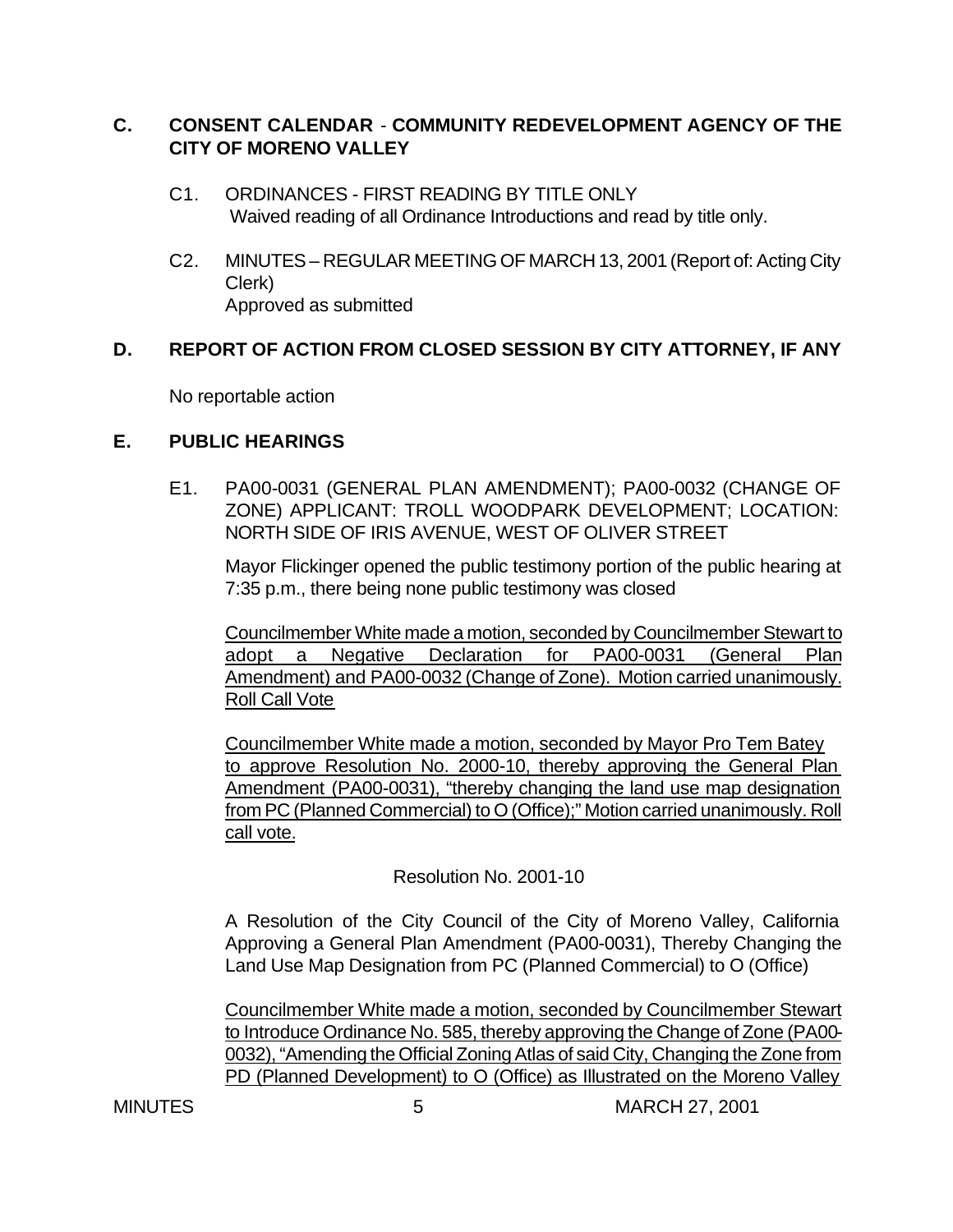Zone Change Map for a 10.15 Acre Parcel of Land Located on the north side of Iris Avenue, just West of Oliver Street". Motion carried unanimously. Roll call vote.

Ordinance No. 585

An Ordinance of the City Council of the City of Moreno Valley, California (PA00- 0032), Amending the Official Zoning Atlas of Said City, Changing the Zone from PD (Planned Development) to Office (O) as Illustrated on the Moreno Valley Zone Change Map for a 10.15 Acre Parcel of Land Located on the North Side of Iris Avenue, Just West of Oliver Street

#### **RECESS; RECONVENE**

E2. MORENO VALLEY RANCH SPECIFIC PLAN AMENDMENT NO. 6 (PA00- 030)

Mayor Flickinger opened the public testimony portion of the public hearing at 7:48 p.m.

Dr. Ray Wortman – 25955 Zamora Ave.

- 1) Stated that on behalf of the Moreno Valley Ranch Board of Directors he is concerned with the congestion of multi-family housing units all located in one area
- 2) Also concerned with the commercial and multi-family units around the lake which could not be annexed into the association – which would enable them to use the benefits of the lake but not contribute to the upkeep of the lake – stated that this is a private lake for property owners that are members of the Moreno Valley Ranch Homeowner's **Association**

Wraymond Sawyerr – 15506 Guajome Rd.

- 1) Commended the Mayor and Council for doing a fine and consistent job in our City
- 2) Stated that during the week of February  $14<sup>th</sup>$  the City sent out a Notice of Public Hearing to be held for Planning Commission- PA00-0030 - 90% of the homeowners in Moreno Valley Ranch did not receive the notice – when he called City Hall he was informed the notice only went to those homeowners residing by the lake
- 3) Stated that this proposal does not affect the lakefront homeowners it is a city-wide issue – urged the Council not to approve multi-family in a prime area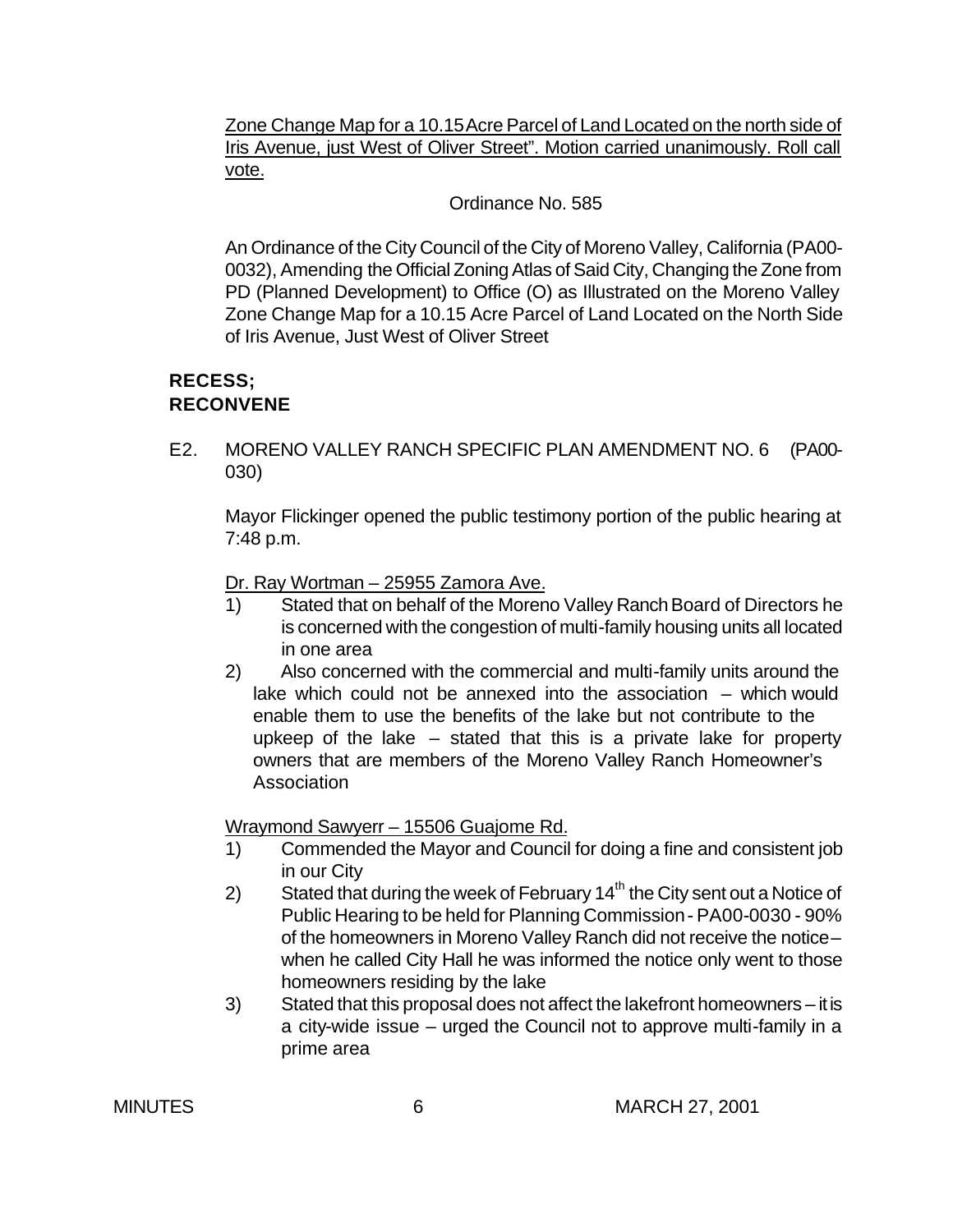Debbie Hoffman – 28338 Championship Dr.

- 1) Would like to see the City save its limited supply of executive home sites – doesn't want to see more "affordable golf course living" signs along Iris Ave. – feels we need more "unaffordable" golf course living
- 2) Urged the Council to keep "raising the bar" on the type of housing permitted in Moreno Valley
- 3) Read letter from Tom Jerele expressing his support on this matter

Terry Butcher – 28497 Championship Drive

- 1) Feels more executive housing should be built in Moreno Valley Ranch with the aspect of attracting educational professionals from the college
- 2) Stated the freeway system should be expanded in order to allow less congestion and more high-income commuters would be attracted to move into the area

Dennis Burke (Attorney for Moreno Valley Ranch Homeowners Association) - 6670 Alessandro, Riverside

1) Confirmed with staff and Council that the new page B has been incorporated into the Specific Plan Amendment, Conditions of Approval – questioned if that was their understanding

Community and Economic Development Director Guillis stated that her understanding is if the Council chooses to make these changes it will be incorporated by a motion related to the project.

## Emilio Marville – 16195 Rancho Del Lago Lane

- 1) Stated his hope that Moreno Valley Ranch will continue to maintain its property values
- 2) Expressed concern that the developers will build the apartment complexes and businesses and walk away and leave a mess for the homeowners association to deal with

Cecilio Hunter – 15580 Jacara Lane

1) Expressed his opposition to the proposed apartments at Iris and Lasselle

Yasira Hunter – 15580 Jacara Lane

1) Stated her concerns regarding the impact the proposed multi-family development will have on her neighborhood

Gary Acrie – 15540 Jacara Lane

1) Urged the Council not to take any action on this issue without giving the residents more information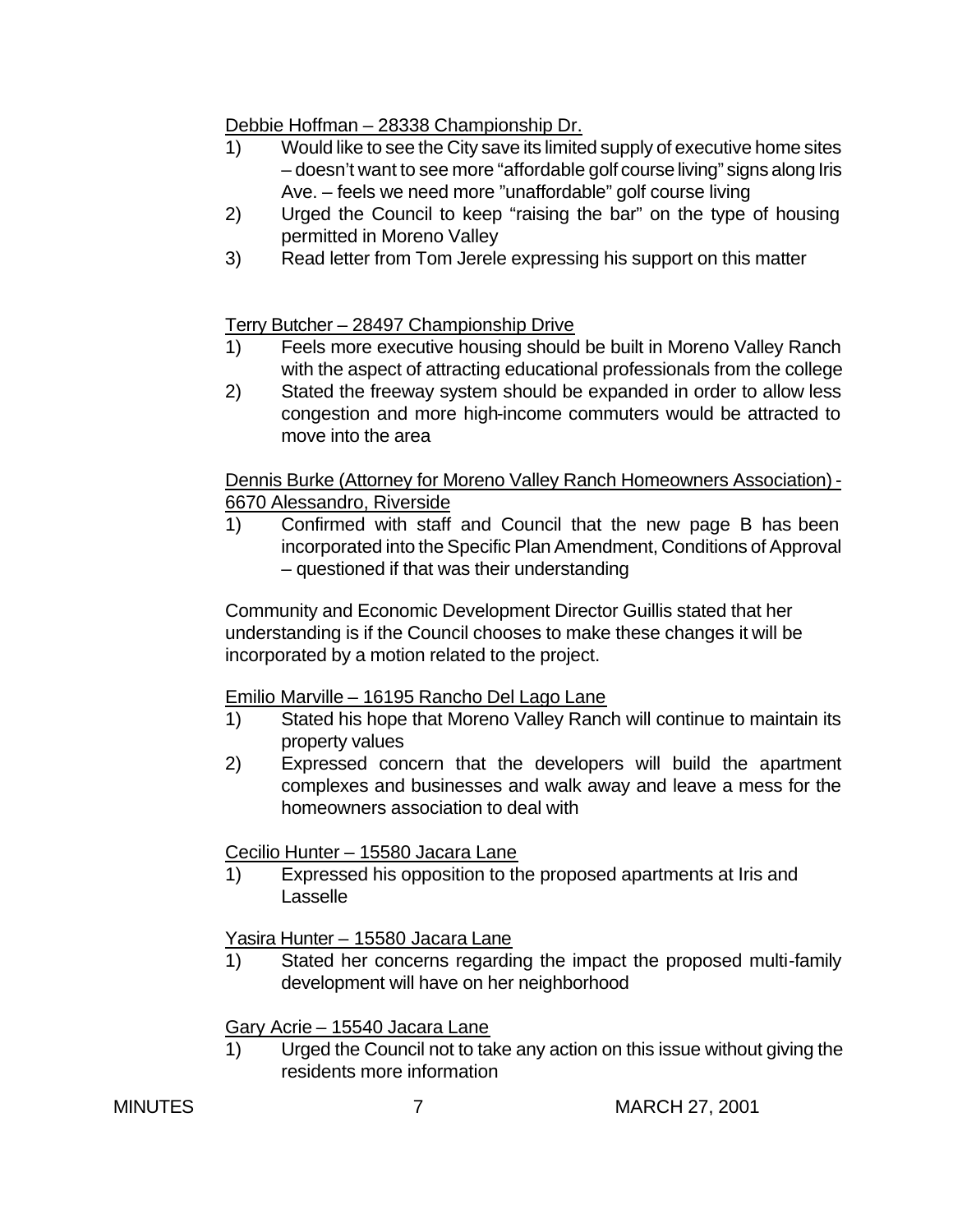Carlos Rios – 25719 Casalina Place

1) Voiced his opposition to the development of apartments in the Ranch

Oscar Uribe – 25756 La Salina Place

- 1) Expressed his concern with the lack of information being provided to the homeowners on this issue
- 2) Would prefer to see the commercial development placed at Iris and Perris instead of Iris and Lasselle

There being no further public input, public testimony was closed at 9:40 p.m.

Mayor Pro Tem Batey made a motion, seconded by Councilmember White to recognize that the Moreno Valley Ranch Specific Plan Amendment No. 6, as amended to read "by revised conditions and changes to zoning tables", is within the scope of the Program Environmental Impact Report for the Moreno Valley Ranch Specific Plan pursuant to Section 15168 of the California Environmental Quality Act Guidelines. Motion carried unanimously. Roll call vote.

Councilmember Stewart made a motion, seconded by Councilmember West to introduce Ordinance 586, as amended to reflect the draft revised conditions of approval, thereby approving the Moreno Valley Ranch Specific Plan No. 6 as amended, to change Planning Area 24 to MLR (Medium Low-Density Residential) from HR (High-Density Residential) and Planning Area 32 from MLR (Medium Low-Density Residential) to HR (High-Density Residential), based on the findings contained in the Ordinance. Motion carried unanimously. Roll call vote.

Ordinance No. 586

An Ordinance of the City Council of the City of Moreno Valley, Approving Moreno Valley Ranch Specific Plan Amendment No. 6 and Amending the Official Zoning Atlas in Accordance with said Specific Plan Amendment, Located Generally South of Cactus Avenue, East of Kitching Street

#### **RECESS; RECONVENE**

E3. COMMUNITY DEVELOPMENT BLOCK GRANT (CDBG) FUND ALLOCATIONS AND HOME PROGRAM FUNDING SELECTIONS FOR FISCAL YEAR 2001/2002

Mayor Flickinger opened the public testimony portion of the public hearing at 10:25 p.m.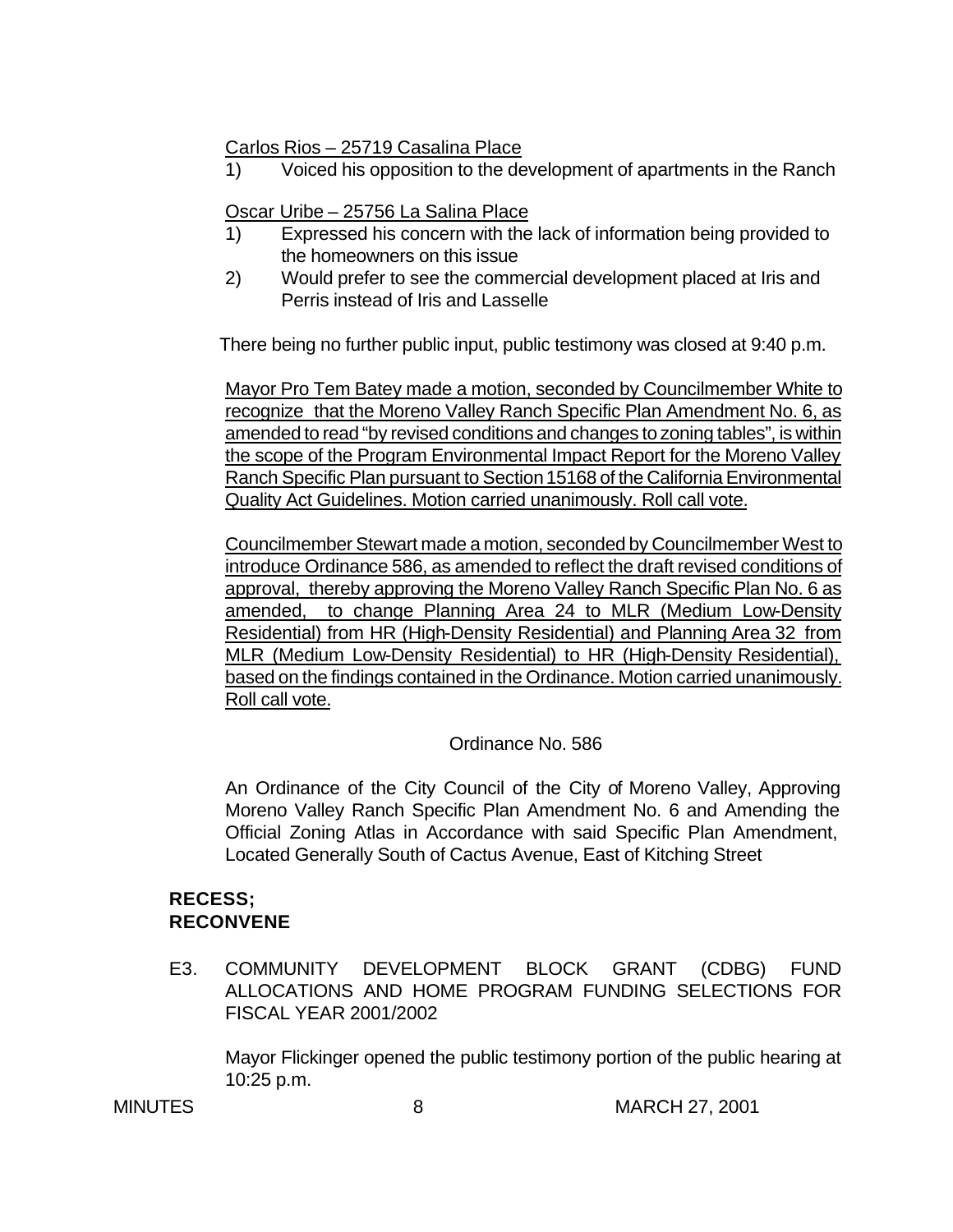Kevin Kline –1480 Riverside, Apt. U

- 1) Stated he is a member of "Americorps \*Vista" sponsored by the Moreno Valley Unified School District and the YMCA – explained this organization is a domestic peace corps program of which he is a fulltime volunteer
- 2) Expressed his support for the Professional Clothing Closet proposal
- 3) Submitted a letter written by LaTonya Johnson of Riverside County Economic Development Agency in support of the program

## Ron Visser – 14102 Hausteen Court

- 1) Stated he is here tonight as co-chair of "Access to the Future" and would like to clarify the Professional Clothing Closet proposal – this organization prepares students for life once they leave high school through a multitude of training programs
- 2) Expressed how imperative it is for students to make a good first impression on their job interview – many of the low-income or financially disadvantaged youth can't afford the proper attire necessary to make a good first impression
- 3) Requested the funding to establish a facility for the Clothing Closet where donated clothing items can be provided to those in need for a small fee

# Sue Goforth – 23277 Old Valley Drive

1) Representing Moreno Valley Family YMCA and the Soroptomist club - read a letter from Ruth Sally, President of the Soroptomist club regarding their commitment to the Professional Clothing Closet

# Dorothy Grzeskowiak

1) Spoke on behalf of C.A.P and Friends of the Moreno Valley Senior Center - MOVAN

# Carol Allbaugh – 24725 Moonshadow

- 1) Spoke on behalf of the Professional Clothing Closet proposal
- 2) Last year Access to the Future co-chaired a "Secretary's Day" event in conjunction with Moreno Valley Unified School District's classified personnel which required the employees to donate an item of professional clothing for admission to the fashion show event on that day. Over 250 clothing items were collected to start the clothing closet. The classified employees association is prepared to support the project through the donation of clothing
- 3) Encouraged the Council to support the proposal to help with "seed money" towards the start-up costs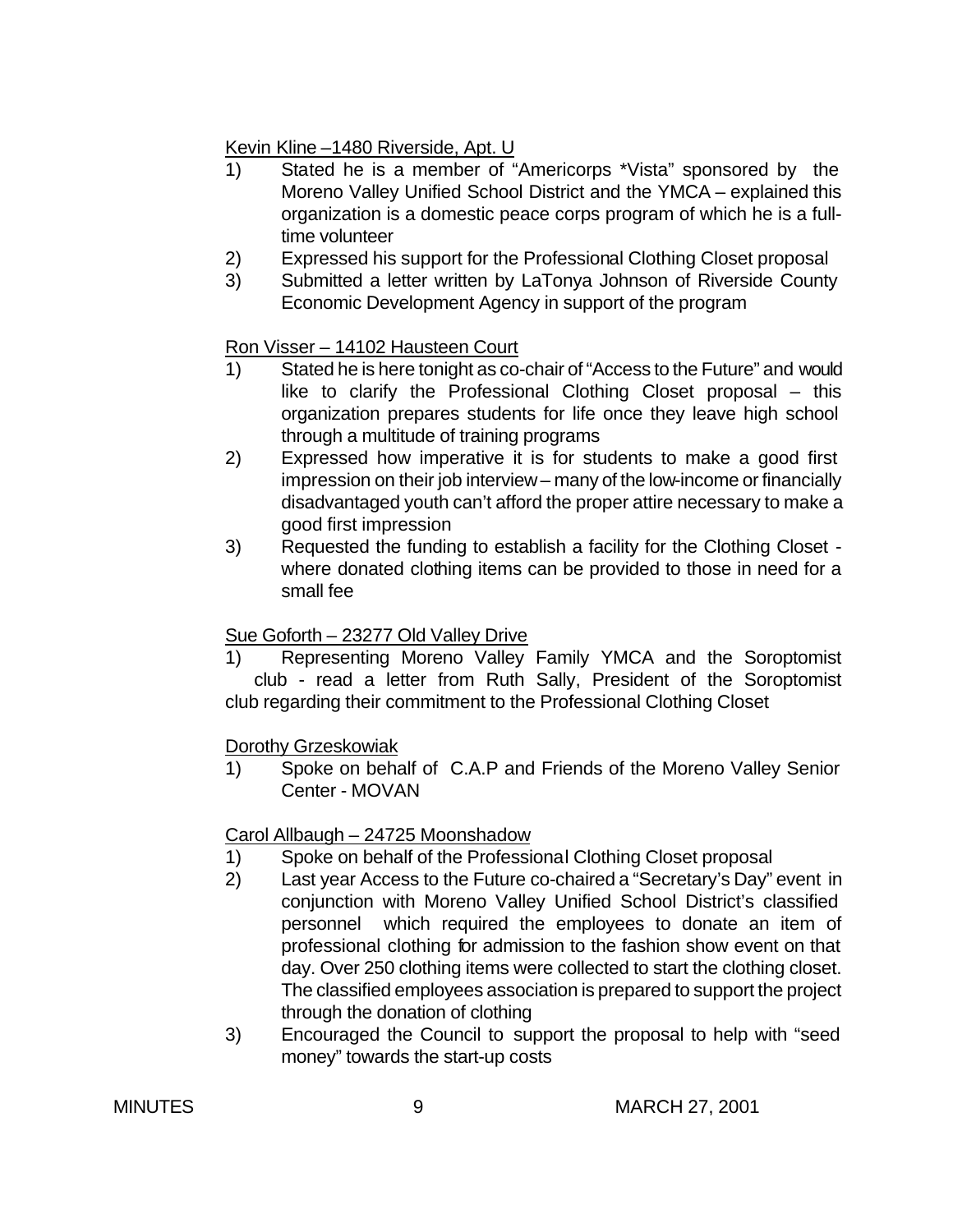Gloria J. Boyd – 14157 Austine Circle

1) Expressed her disappointment with the POP (Problem Oriented Policing) Program regarding the shooting of Dante Meniefield

There being no further public input, public testimony was closed at 10:50 p.m.

Councilmember Stewart made a motion, seconded by Councilmember White to approve staff's recommendation for funding as part of the City's Annual Action Plan for Fiscal Year 2001/2002. Motion carried unanimously. Roll call vote.

Mayor Pro Tem Batey made a motion, seconded by Councilmember White to extend Council Meeting past the 11:00 P.M. time limit. Motion carried unanimously.

## **ITEMS REMOVED FROM CONSENT CALENDARS FOR DISCUSSION OR SEPARATE ACTION - NONE**

## **F. REPORTS**

F1. LEGISLATIVE UPDATE

Councilmember Stewart made a motion, seconded by Councilmember West to continue Item F1, Legislative Update, to the Regular City Council meeting of April 10, 2001. Motion carried unanimously.

## F2. UPDATE ON THE YOUTH SERVICES COMMITTEE

Councilmember White made a motion, seconded by Councilmember Stewart to continue Item F-2, Update of the Youth Services Committee, to the Regular City Council meeting of April 10, 2001. Motion carried unanimously.

## **G. LEGISLATIVE ACTIONS**

ORDINANCES - 1ST READING & INTRODUCTION

G1. INTRODUCTION OF ORDINANCE REGARDING PURCHASING AND ADOPTION OF RESOLUTION ESTABLISHING MANAGEMENT SIGNATURE AUTHORITY MONETARY LIMITS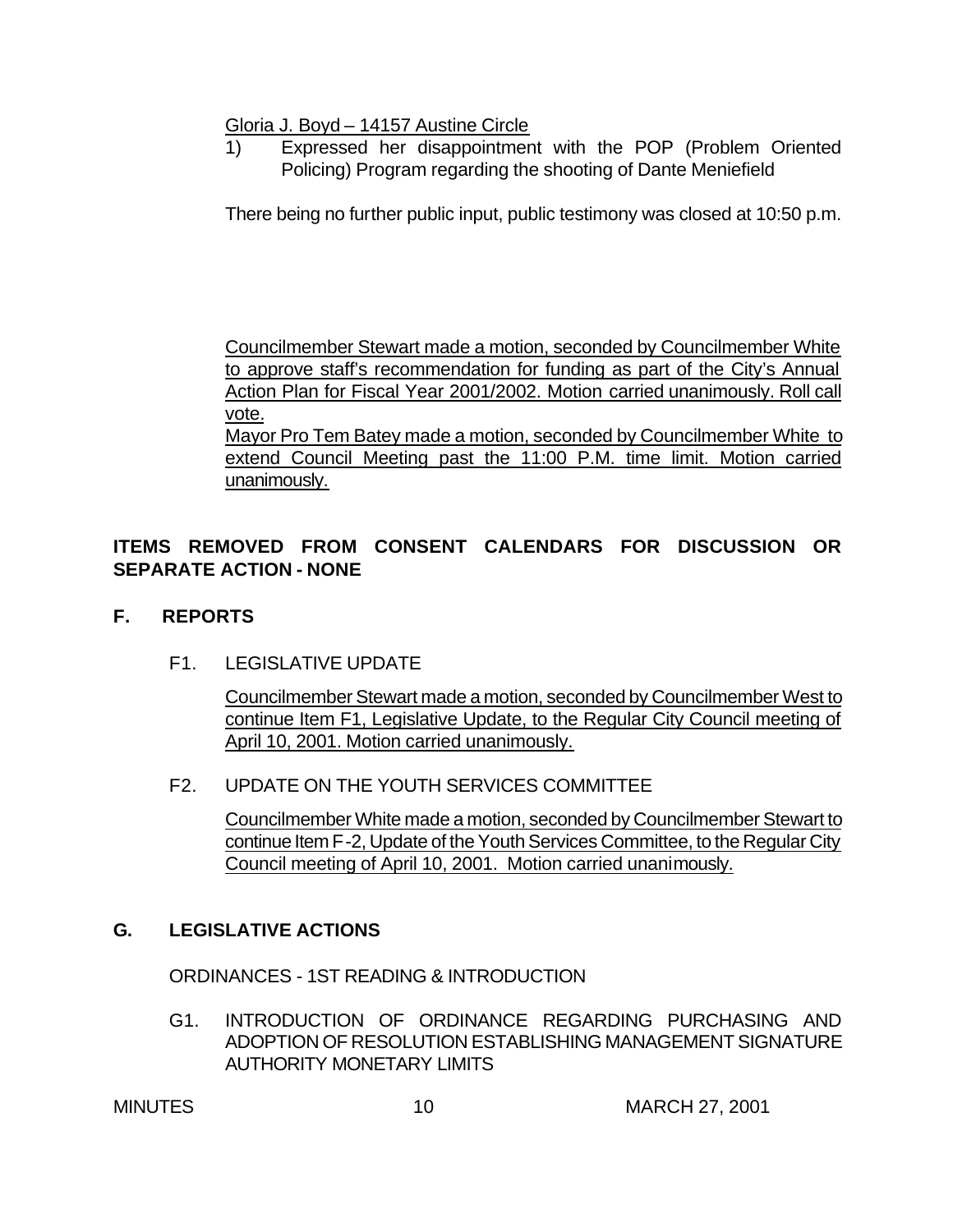Mayor Flickinger opened the agenda item for public comments.

John Hayes – 12201 Hythe Street

1) Expressed his concern in the increase in signature authority monetary limits for the City Manager – feels the Council should keep control of where the money is spent in the City

Councilmember Stewart made a motion, seconded by Councilmember White to introduce Ordinance No. 587, amending Title 3 of the City of Moreno Valley Municipal Code by repealing and reenacting Chapter 3.12, regarding purchasing. Motion carried unanimously. Roll call vote.

Ordinance No. 587

An Ordinance of the City Council of the City of Moreno Valley, Amending Title 3 of the City of Moreno Valley Municipal Code by Repealing and Reenacting Chapter 3.12, Regarding Purchasing

Councilmember Stewart made a motion, seconded by Mayor Pro Tem Batey adopt Resolution No. 2001-13, establishing management signature authority monetary limits as provided in Chapter 3.12 of the City of Moreno Valley Municipal Code enacting purchasing procedures, as amended to read "such said listing of all expenditures \$25,000.00 and over shall be provided to the Council separately but at the same time as the Warrant Register".Motion carried unanimously. Roll call vote.

Resolution No. 2001-13

A Resolution of the City Council of the City of Moreno Valley, California, Establishing Management Signature Authority Monetary Limits as Provided in Chapter 3.12 of The City of Moreno Valley Municipal Code Enacting Purchasing **Procedure** 

ORDINANCES - 2ND READING & ADOPTION - NONE

ORDINANCES - URGENCY ORDINANCES - NONE

RESOLUTIONS

G2. RESOLUTION NO. 2001-09 FOR THE ABATEMENT OF PUBLIC NUISANCES (CONTINUED FROM MARCH 13, 2001) Councilmember White made a motion, seconded by Mayor Pro Tem Batey to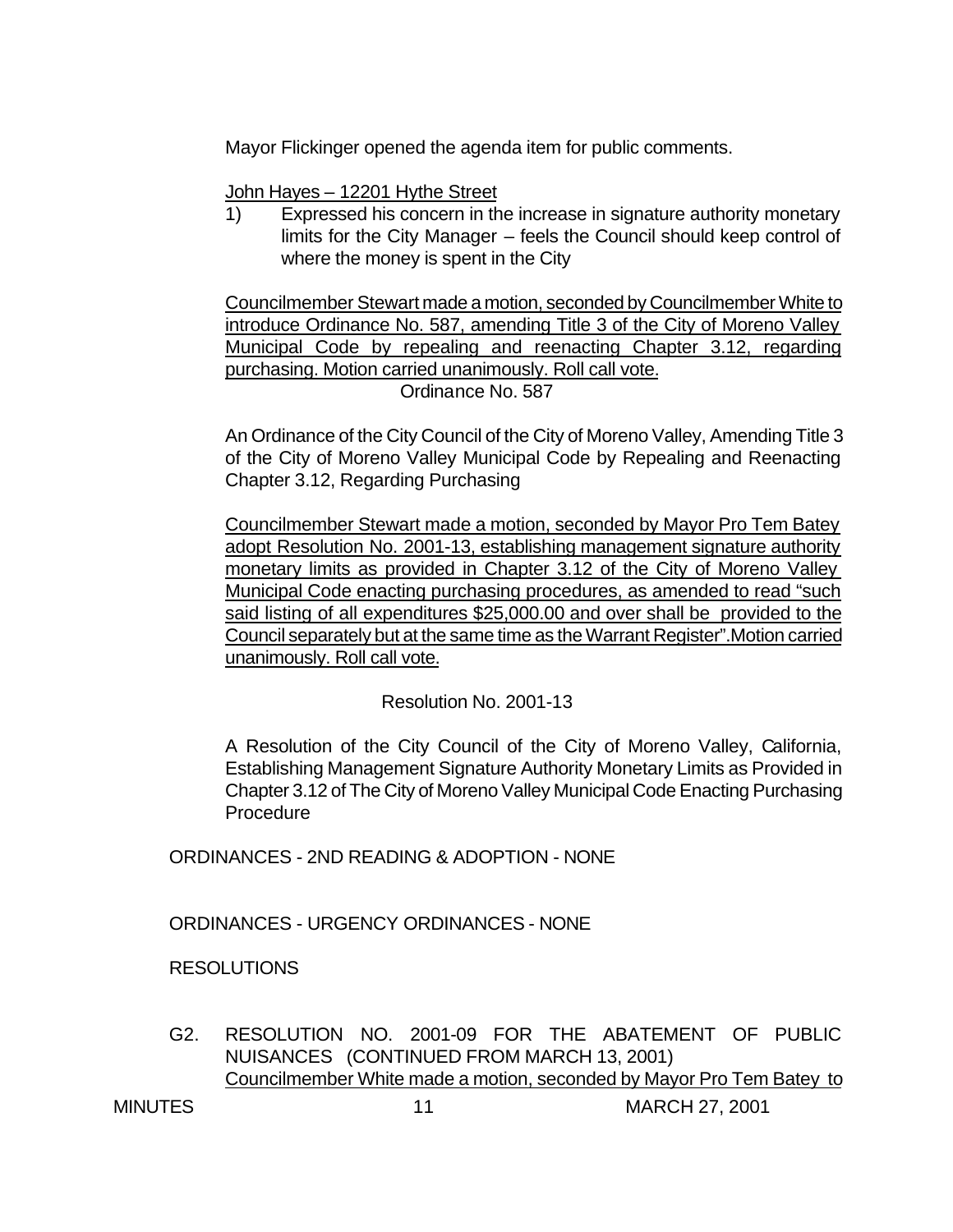adopt Resolution No. 2001-09 of the City of Moreno Valley, California, confirming statements of costs against real property located in the City, for abatement of public nuisances and direction that said statements of costs constitute a lien upon said properties. Motion carried unanimously. Roll call vote.

### Resolution No. 2001-09

A Resolution of the City Council of the City of Moreno Valley, California, Confirming Statements of Costs Against Real Property Located in the City of Moreno Valley, for Abatements of Public Nuisances and Direction that Said Statements of Costs Constitute a Lien Upon said Properties

## **CONTINUATION OF PUBLIC COMMENTS ON MATTERS NOT ON THE AGENDA**, **IF NEEDED - NONE**

## **CLOSING COMMENTS AND/OR REPORTS OF THE CITY COUNCIL, COMMUNITY SERVICES DISTRICT, OR COMMUNITY REDEVELOPMENT AGENCY**

Mayor Flickinger

- 1) Thanked Mayor Pro Tem Batey for filling in during her absence last week.
- 2) Asked staff to address the Utility User's Tax as the first budget item on May 8th
- 3) Requested staff to prepare a report to bring to Council on Commission of State Mandates claims (David Wellhouse)
- 4) Announced that the Bi-County Committee met last week to discuss eleven of the potential routes between Moreno Valley and San Bernardino County – narrowed down to four possible routes to be discussed at a public meeting in the Council Chambers on April  $5^{th}$  at 7:00 p.m.
- 5) "Spring forward" at midnight on March 31st

\_\_\_\_\_\_\_\_\_\_\_\_\_\_\_\_\_\_\_\_\_\_\_\_\_\_\_\_\_\_\_\_\_\_\_\_

 $6$ ) Urged citizens to vote on April 3<sup>rd</sup> for the 65<sup>th</sup> Assembly District

## **ADJOURNMENT**

There being no further business to conduct, the meeting was adjourned at 11:35 p.m. by unanimous informal consent.

Submitted by: